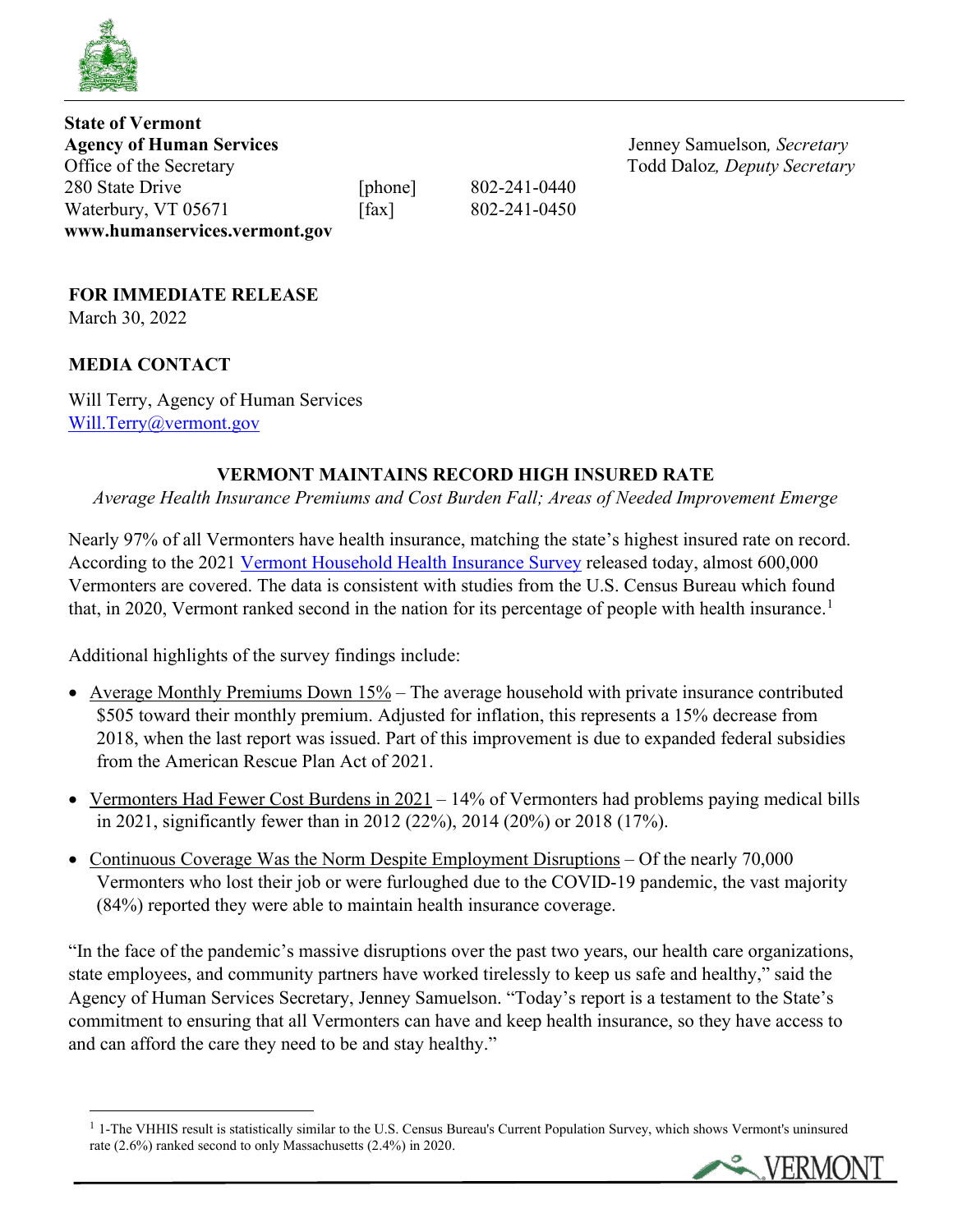State officials acknowledged that, while overall trends were largely positive, challenges exist related to [health inequities](https://www.healthvermont.gov/about-us/our-vision-mission/health-equity) and among small business employees. For example:

- Not All Racial and Ethnic Groups Enjoyed a Low Uninsured Rate American Indian or Alaska Natives are significantly more likely to be uninsured than Vermonters overall (9% vs. 3%).
- Some Groups are More Likely than the General Population to Forgo Care Due to Cost Twelve percent of gender identity minorities reported not receiving care from a doctor or surgery because they could not afford it, as did above-average proportions of those with a disability under age 65 (8%), Black or African American Vermonters (8%), and LGBTQ Vermonters (8%).
- The Rate of Uninsured Vermonters Increased Among Employees of Small Businesses Three-quarters (76%) of the uninsured that had an offer of insurance from an employer cited cost as the reason for declining coverage. Among Vermonters who work for businesses with 2-9 employees, 11% were uninsured in 2021, up from 7% in 2018.

"For all the improved outcomes, the survey also clearly shows we still have work to do," said Ena Backus, the state's director of Health Care Reform. "From better engaging our neighbors in vulnerable communities, to securing federal help to expand affordability for those with employer-based insurance, to focusing on preventative care to lower overall healthcare costs, we can continue our progress toward making quality health coverage accessible to all Vermonters."

The full report can be found on the Vermont Department of Health website at [healthvermont.gov/stats/surveys/household-health-insurance-survey](https://www.healthvermont.gov/stats/surveys/household-health-insurance-survey)



### **Additional Data Points**

Just three percent of Vermonters report no health care coverage. This continues to be the lowest uninsured rate since the survey began in 2000. Source: p.19